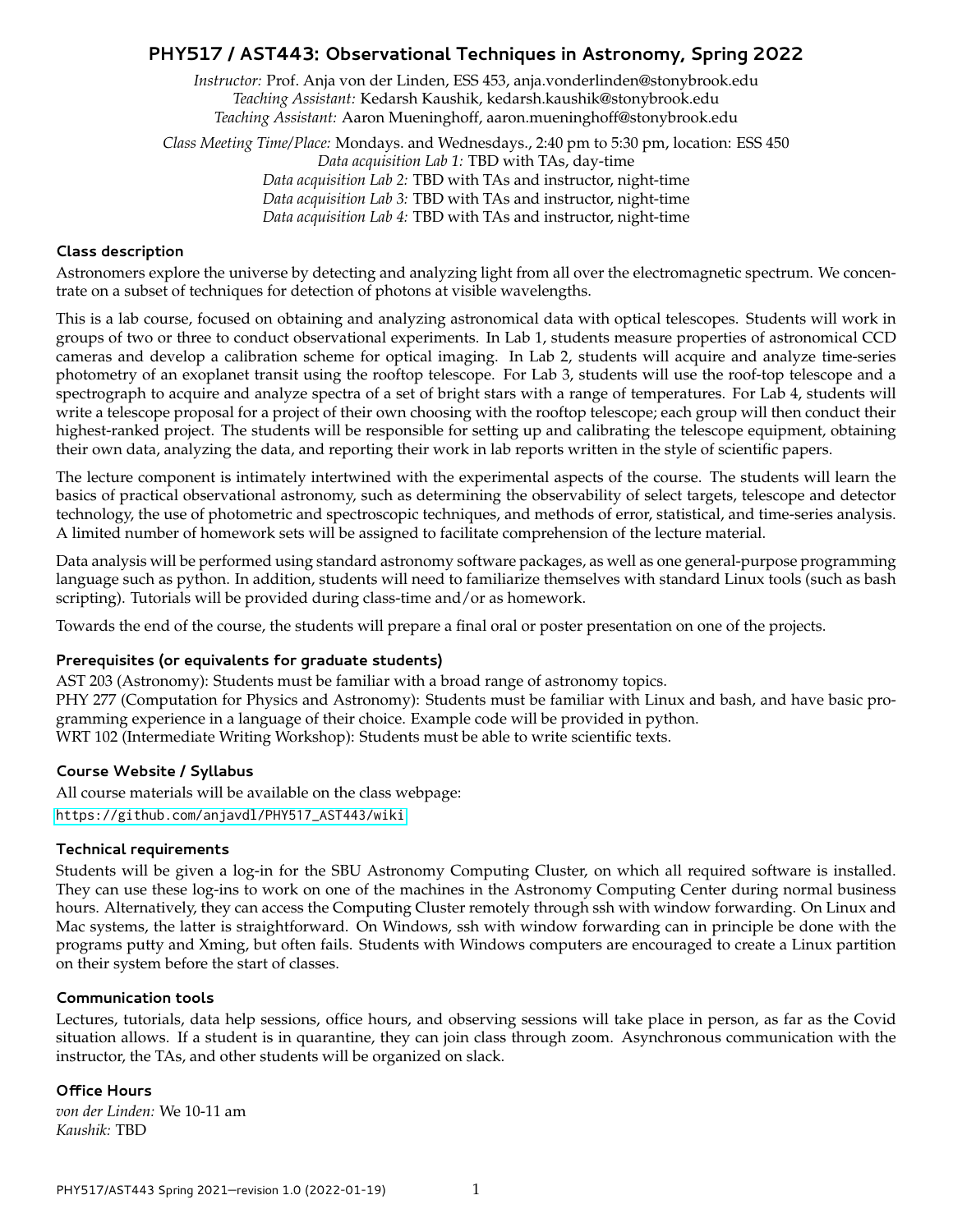# *Mueninghoff:* TBD

Additional appointments may be arranged by e-mail or slack.

## **Textbook**

There is no required textbook. Suggested texts are:

- Measuring the Universe, G. Rieke (Cambridge University Press, 2012)
- Data Reduction and Error Analysis for the Physical Sciences, P.R. Bevington & D. K. Robinson (McGraw-Hill Higher Education, 2003)
- Practical Statistics for Astronomers, J.V. Wall & C.R. Jenkins (Cambridge University Press, 2008)

### **Preliminary Course Schedule**

| $\overline{\textbf{H}}$ | Month | Day             | <b>Topic</b>                             | <b>Tutorial</b>          | <b>HW</b>                | <b>HW</b>      |
|-------------------------|-------|-----------------|------------------------------------------|--------------------------|--------------------------|----------------|
|                         |       |                 |                                          |                          | assigned                 | due            |
| 1                       | Jan   | 24              | Intro, Coordinate Systems                |                          |                          |                |
| $\overline{2}$          | Jan   | 26              | Time, Magnitudes, Atmosphere, Telescopes | bash, LATFX              | $\overline{2}$           | 1              |
| $\overline{\mathbf{3}}$ | Jan   | 31              | CCDs, FITS files, spectroscopy           | python                   | $\overline{\phantom{0}}$ |                |
| 4                       | Feb   | 02              | Statistics 1                             | image processing         | 3                        | $\overline{2}$ |
| 5                       | Feb   | $0\overline{7}$ | Statistics 2                             | Source Extractor         |                          |                |
| 6                       | Feb   | 09              | Data Analysis Help Session               |                          |                          | 3              |
| 7                       | Feb   | 14              | Data Analysis Help Session               |                          | $\overline{4}$           |                |
| 8                       | Feb   | 16              | <b>Instructions: Proposal Writing</b>    | $\qquad \qquad -$        |                          |                |
| $\overline{9}$          | Feb   | $\overline{21}$ | Data Analysis Help Session               |                          |                          | 4              |
| 10                      | Feb   | 23              | Data Analysis Help Session               |                          |                          |                |
| $\overline{11}$         | Feb   | $\overline{28}$ | Data Analysis Help Session               |                          | $\overline{\phantom{0}}$ |                |
| 12                      | Mar   | 02              | Data Analysis Help Session               |                          |                          |                |
|                         | Mar   | $\overline{07}$ | Proposal Deadline (11:59am)              |                          |                          |                |
| 13                      | Mar   | 07              | Data Analysis Help Session               |                          |                          |                |
| 14                      | Mar   | 09              | Data Analysis Help Session               |                          |                          |                |
|                         | Mar   | $\overline{14}$ | No class                                 |                          |                          |                |
|                         | Mar   | 16              | No class                                 |                          |                          |                |
| $\overline{15}$         | Mar   | 21              | <b>Time Allocation Committee</b>         |                          | —                        |                |
| 16                      | Mar   | 23              | Data Analysis Help Session               | $\overline{\phantom{0}}$ |                          |                |
| $\overline{17}$         | Mar   | $\overline{28}$ | Data Analysis Help Session               |                          |                          |                |
| 18                      | Mar   | 30              | Data Analysis Help Session               |                          |                          |                |
| $\overline{19}$         | Apr   | $\overline{04}$ | Data Analysis Help Session               |                          |                          |                |
| 20                      | Apr   | 06              | Data Analysis Help Session               | $\qquad \qquad -$        |                          |                |
| $\overline{21}$         | Apr   | 11              | <b>Instructions: Final Presentations</b> | $\overline{\phantom{0}}$ |                          |                |
| 22                      | Apr   | 13              | Data Analysis Help Session               |                          |                          |                |
| 23                      | Apr   | 18              | Data Analysis Help Session               |                          |                          |                |
| 24                      | Apr   | 20              | Data Analysis Help Session               |                          |                          |                |
| $\overline{25}$         | Apr   | $\overline{25}$ | Data Analysis Help Session               | $\overline{\phantom{0}}$ |                          |                |
| 26                      | Apr   | 27              | Data Analysis Help Session               |                          |                          |                |
| $\overline{27}$         | May   | $\overline{02}$ | Data Analysis Help Session               |                          |                          |                |
| 28                      | May   | 04              | <b>Final Presentations</b>               |                          |                          |                |

# **Course Grade**

The final grade will be based on the homeworks, midterms, and final exam using the following weighting:

- Lab 1 report: 15%
- Lab 2 report: 20%
- Lab 3 report: 15%
- Lab 4 report: 20%
- Project proposal and evaluation of peer proposals: 10%
- Homeworks: 10%
- Final Presentation: 10%